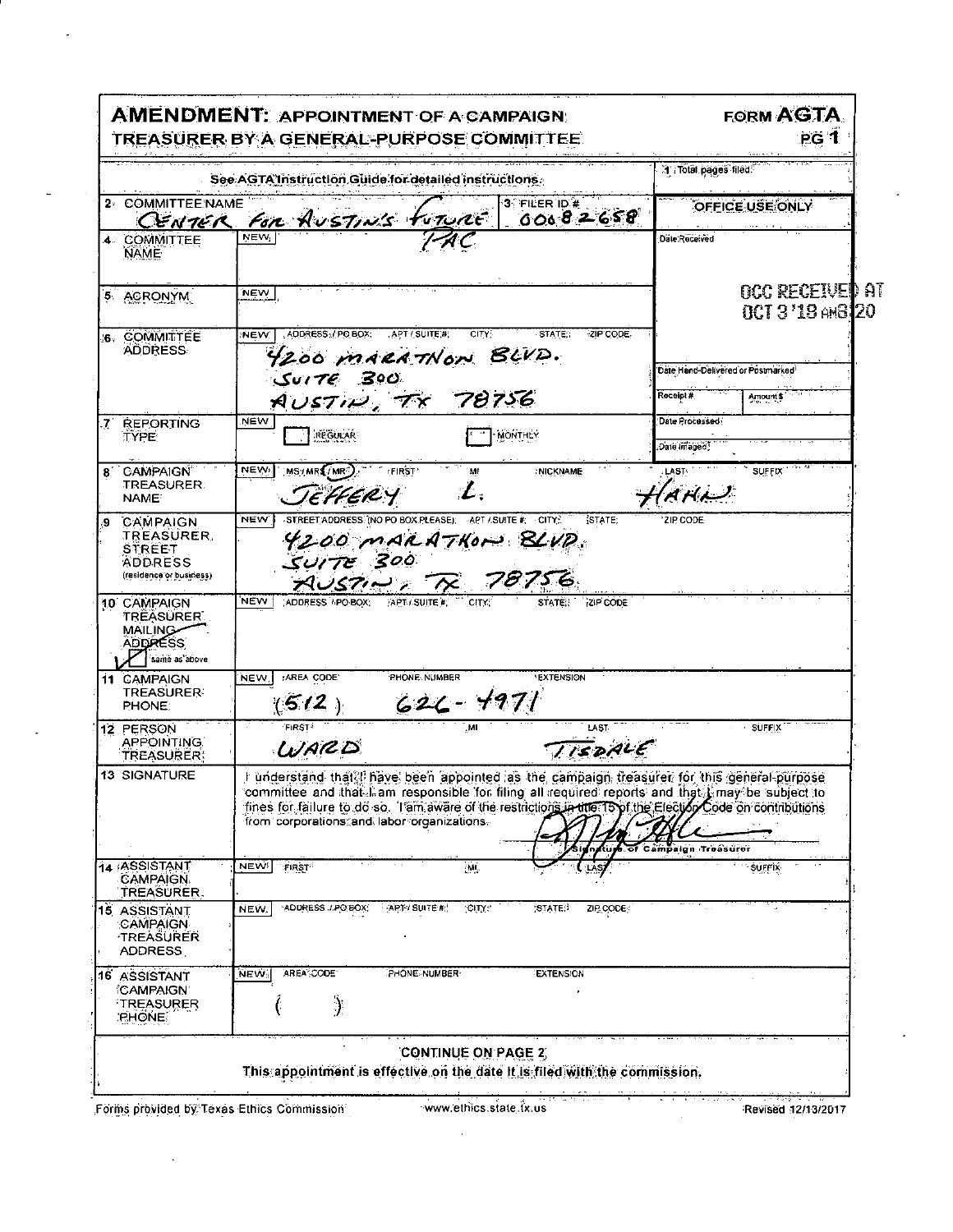| 17 COMMITTEE NAME                            |                                    |                                                 | 18 FILER ID #  |         |                    |
|----------------------------------------------|------------------------------------|-------------------------------------------------|----------------|---------|--------------------|
| :Center:for Austin's Future PAC              |                                    |                                                 |                |         | 00082658           |
| 19 CONTROLLING                               |                                    | FULL NAME OF CONTROLLING ENTITY                 |                |         |                    |
| <b>ENTITY</b><br><b>INFORMATION</b>          | $\Box$ add .                       |                                                 |                |         |                    |
|                                              | $\Box$ delete                      | <b>ACRONYM</b>                                  |                |         |                    |
|                                              |                                    | FULL NAME OF CONTROLLING ENTITY                 |                |         |                    |
|                                              | $\square$ acd                      |                                                 |                |         |                    |
|                                              | □ delētē                           | <b>ACRONYM</b>                                  |                |         |                    |
|                                              |                                    |                                                 |                |         |                    |
|                                              | $\square$ acd                      | FULL NAME OF CONTROLLING ENTITY                 |                |         |                    |
|                                              | $\Box$ delete                      |                                                 |                |         |                    |
|                                              |                                    | <b>ACRONYM!</b>                                 |                |         |                    |
|                                              |                                    | FULL NAME OF CONTROLLING ENTITY                 |                |         |                    |
|                                              | ⊟"add<br>$\Box$ deleté.            |                                                 |                |         |                    |
|                                              |                                    | <b>ACRONYM</b>                                  |                |         |                    |
| 20 CONTRIBUTION                              |                                    | First <sup>-</sup>                              | M <sub>1</sub> | Lest    | - Suffix!          |
| <b>DECISION</b><br><b>MAKERS</b>             | waa w<br>$\Box$ detailer           | Ward Tisdale,                                   |                |         |                    |
|                                              |                                    | :स्क्रिकार्                                     | ਸ਼ਾ            | Last:   | Suita?             |
|                                              | ⊡ add`                             | Josiete Jeffrey Hahn                            |                |         |                    |
|                                              |                                    | First                                           | ٣Ņ             | Last    | Suffix,            |
|                                              | $\square$ add.<br>$\square$ delete | Randi Shade                                     |                |         |                    |
|                                              |                                    | Fust,                                           | MI             | Last-   | Sinkx <sup>2</sup> |
|                                              | $\bm \Xi$ add<br>$\Box$ delete     | Robert Thomas                                   |                |         |                    |
|                                              |                                    | Firal                                           | M              | Last, - | Sulp:              |
|                                              | $\square$ add<br>$\Box$ delete     |                                                 |                |         |                    |
| 21 EXPENDITURE<br><b>DECISION</b><br>MAKERS' | $\Box$ acd                         | $-$ Fant                                        | Mi             | Last.   | Suffix:            |
|                                              | $\Box$ delete                      | Ward Tisdale                                    |                |         |                    |
|                                              | ⊡add                               | JEFFERY                                         | WI.            |         | Sullix             |
|                                              |                                    | □ deletë, <del>Jeffrey Hahm</del>               |                | HAHL    |                    |
|                                              | $\square$ add                      | Eirer                                           | M              | Linst   | Stribs             |
|                                              |                                    | aelete Randi Shade                              |                |         |                    |
|                                              | $\Box$ add                         | First                                           | M              | Last.   | Sulfix;            |
|                                              | $\Box$ delete                      | Robert Thomas                                   |                |         |                    |
|                                              | $\square_{\text{add}}$             | Firti.                                          | MÍ             | Last    | Surius             |
|                                              | $\Box$ delete                      |                                                 |                |         |                    |
|                                              |                                    |                                                 |                |         |                    |
|                                              |                                    | ATTACH ADDITIONAL COPIES OF THIS FORM AS NEEDED |                |         |                    |